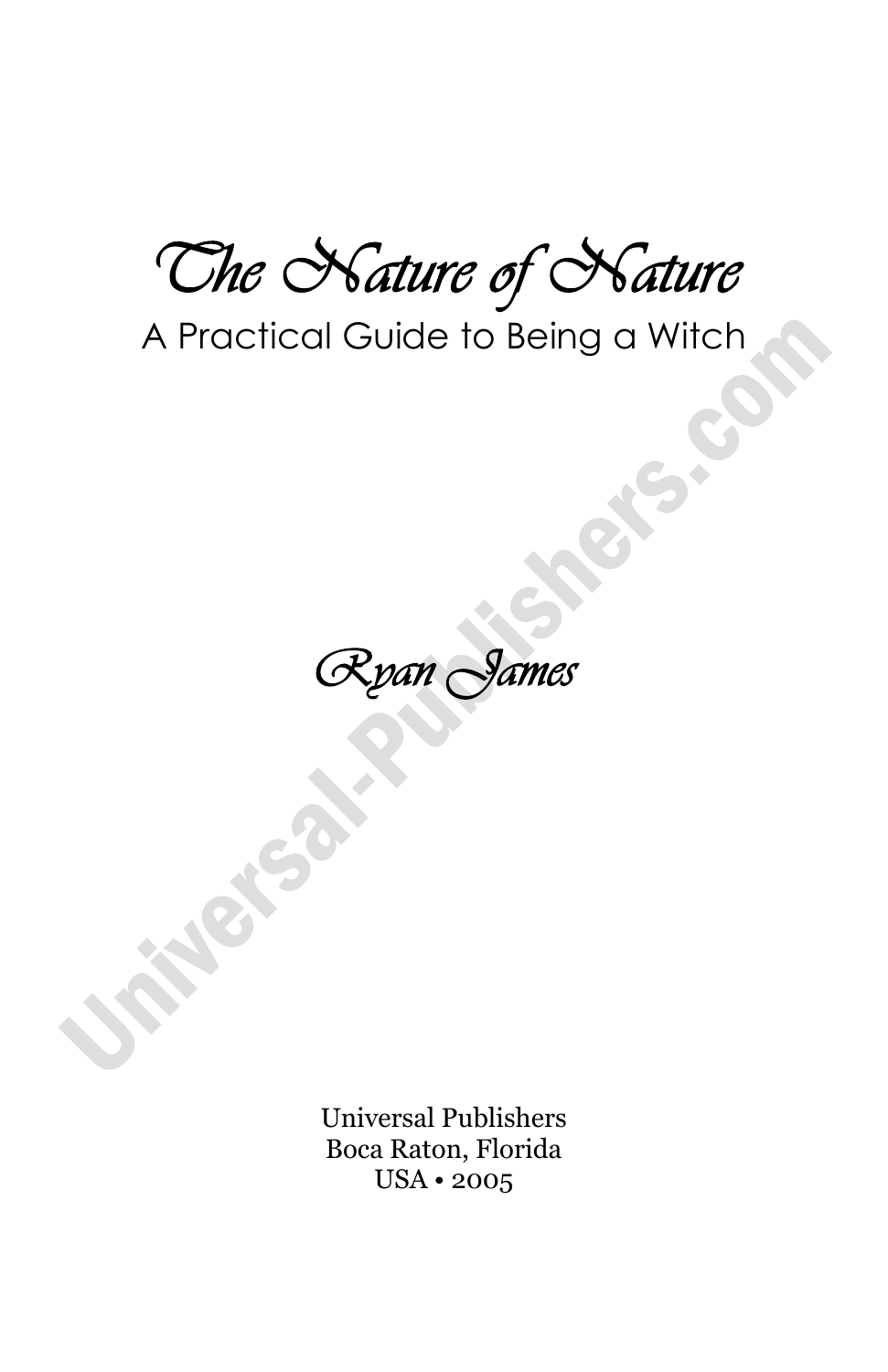#### *The Nature of Nature: A Practical Guide to Being a Witch*

Copyright © 2005 Ryan James All rights reserved.

Universal Publishers Boca Raton, Florida • USA 2005

ISBN: 1-58112-497-X

www.universal-publishers.com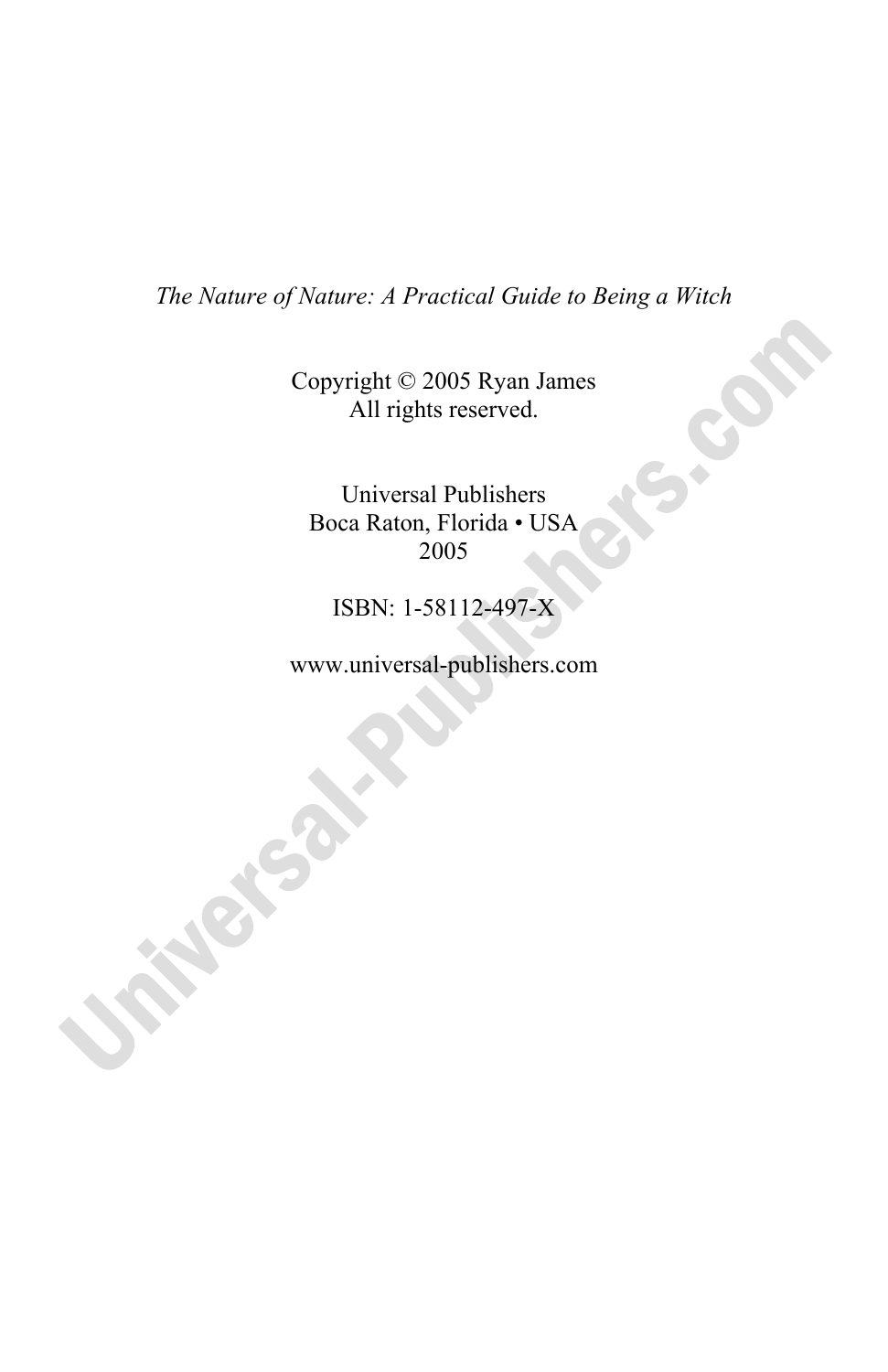*The Nature of Nature* 



May you see all of who you are.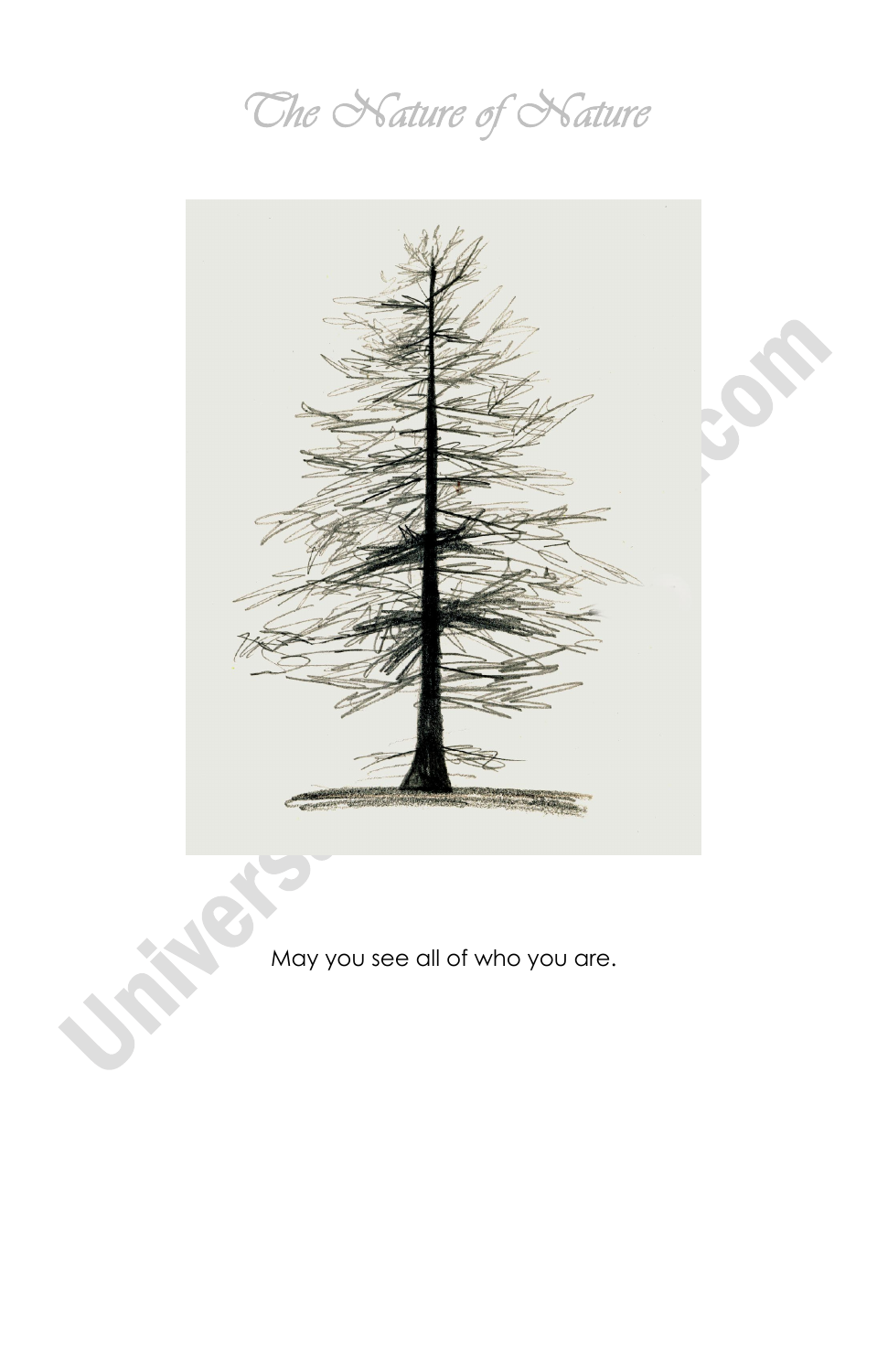*The Nature of Nature* 

A thank you is not enough to all the wise women, wise men, psychics and mystics that have helped me on my journey. I feel blessed to have had you in my life and am eternally grateful for the wisdom you shared so freely.

All my love

Ryan James

x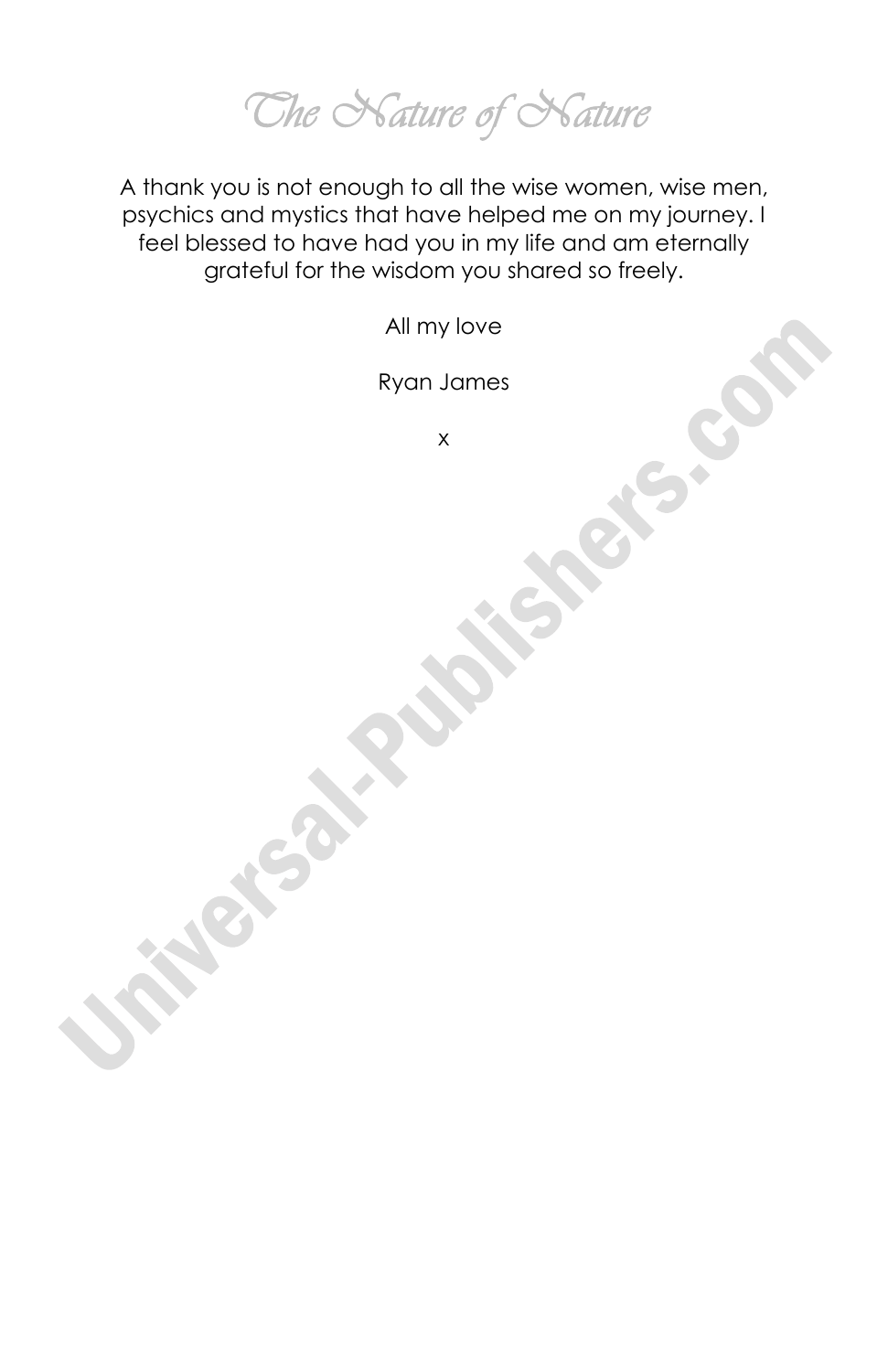*The Nature of Nature* 

#### **Before I begin**…

 The way I write is quite personal and at points grammatically terrifying but I promise this won't be just a "how to turn your ex-partner into a pigeon" book. It will contain very personal accounts and, at some points, quite private confessions, but all with the intent of allowing you to take a good look at my spiritual practice and me. I write completely from my own experience, as it is through my own experience that I have learned the things I have. I want to show that you don't have to dance naked around bonfires or wear pointy hats to be a witch; though, as fun as that can obviously be, I'd rather you get a little look inside my head and see the witchcraft I practice.

If you're new to this craft then don't take everything I say as the be all and end all. Everything I write is not set in stone; as I grow and learn each day so does my faith. All I can do is show you what works for me *at this point in time*. Hopefully you will use this book as a means to provide a basis from which you can teach yourself and allow your underdeveloped "talents" to enhance your life.

All boiled and bubbled down (no pun intended, honest!) this book is written with the intention to inspire both new and experienced witches in the hope that you take some piece of my craft and apply it to your own. I want you to use this book in any way possible, even if it's to hurl at an unsuspecting, yet vicious, wasp!\*

\*I sincerely apologise to any wasp enthusiasts and would like for it to be known that wasp sacrifice is not a part of my craft, nor do I believe in hurting any other living creature (unless, of course, it is about to attack me or eat my legs).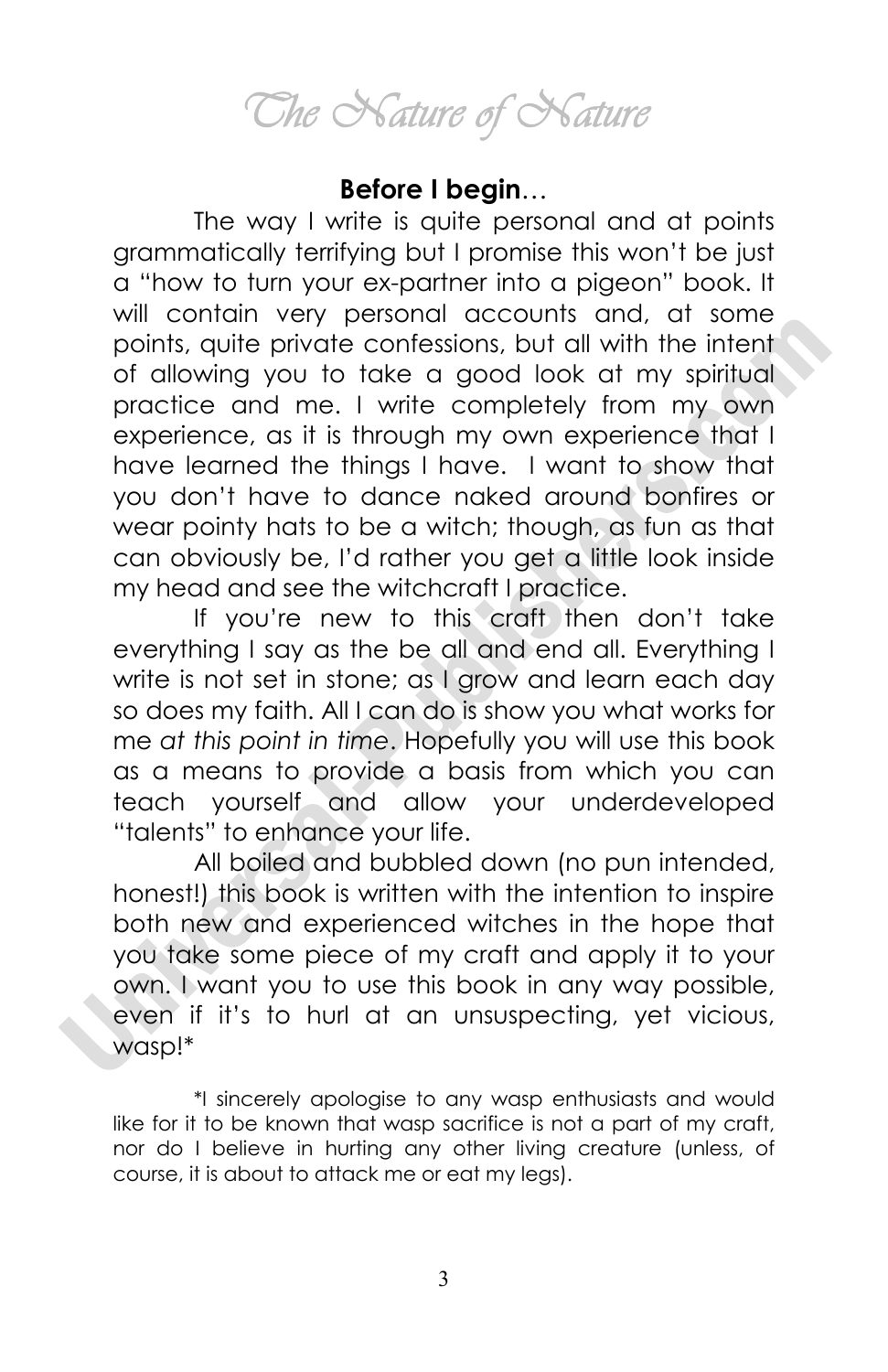*The Nature of Nature* 

#### **PART ONE**

#### **What the Hell Is a Witch?**

 It is a fair question – what exactly is my definition of a witch? There are no specific criteria, rituals, or religious ceremonies you need to carry out. Every witch I know has a built-in instinct; an instinct that is aware of its surroundings, aware of itself, and has a need to help others. There are no secret handshakes and we don't ask that you learn Latin or hang around on beaches hoping to be struck by stray bolts of lightning. It would be best to forget most of the things that you have seen on the television, as witches are not "charmed" (in fact I am anything but charming until I have had my morning caffeine fix!).

Witchcraft is about finding the truth; growing past your beliefs, past your social conditioning, and past your current awareness. You must take on board the conscious task of stripping down these parts to get to your core. Allowing yourself to be fully aware of who you are and what you are is a key process in this faith and it involves a lot of calming down, slowing down and actually stopping your brain for a second, so, with love and the true spirit of witchcraft, I ask you to shut up and listen (or read).

#### **Can anyone be a witch?**

Chances are if you have picked up this book, strange and bizarre things happen to you quite often. Perhaps by now you realised that the cool pointy hats aren't really involved and have put the book down. If you have been drawn to or directed toward witchcraft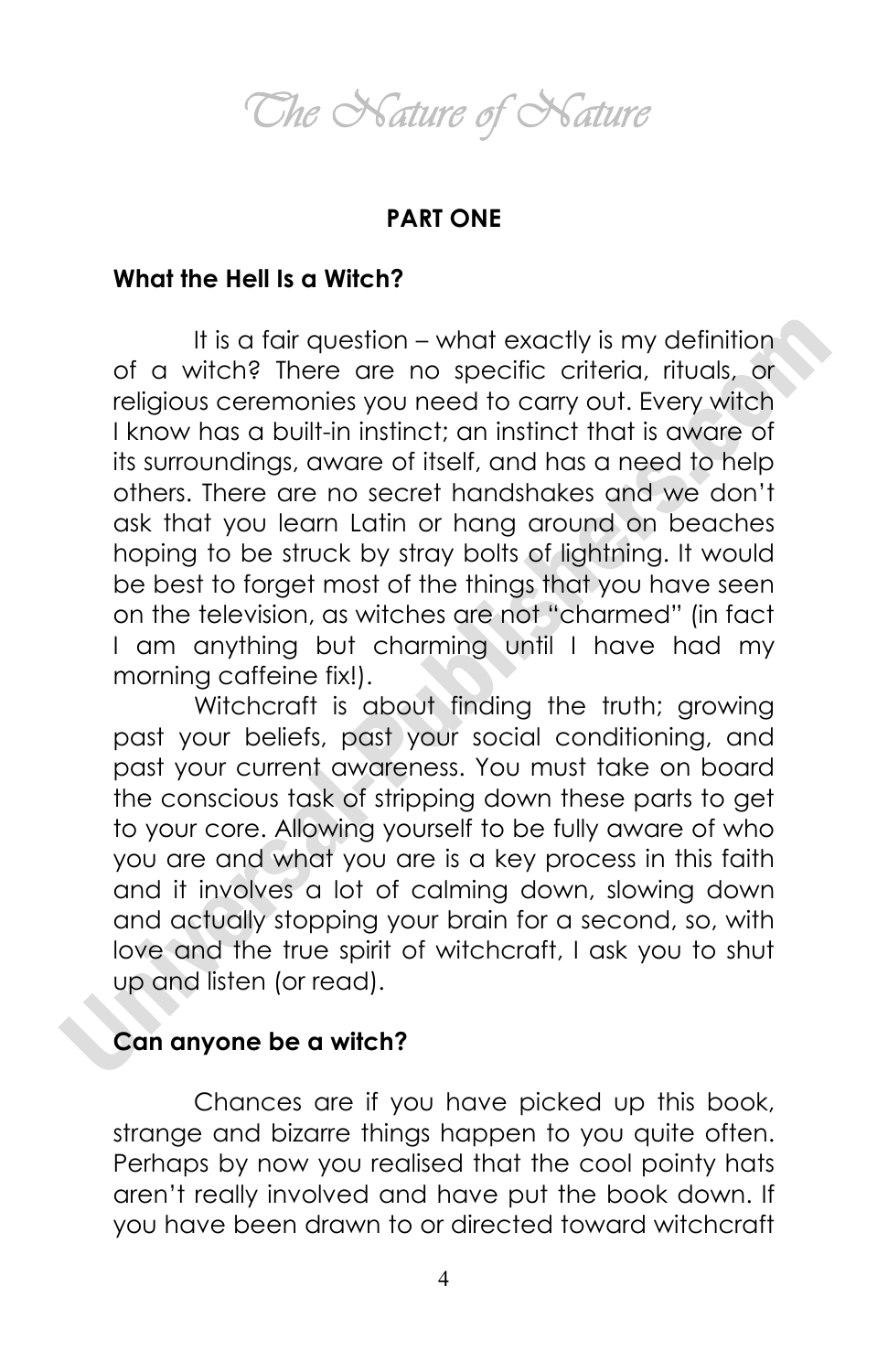*The Nature of Nature* 

then there's going to be something within this faith that you need to learn.

Witchcraft is not for everyone, but this has nothing to do with ability or knowledge or anything else besides a want to learn. What I mean by this is that witchcraft does not seek out people to join; *you can't force other people to learn witchcraft*. People will learn at their own pace and in their own time.

I have heard that some witches like to say that they are "born witches". While this can be true, you will instinctively search for the path that is a natural extension of yourself, that is, some people, witches included, are aware of their path very early on while others find it later on in life. It doesn't matter whether you come from one hundred generations of witches or fell over a random witch meditating in a park; the fact is you are here now becoming aware of the lessons you are learning – that's what makes you a witch.

# **Pretty 'Pagan' People**

 You may have heard the term "pagan" used to describe a witch, or even witchcraft itself. Pagan comes from the Latin word "paganus", which simply means "of earth" (unless, of course, you are speaking Christian Latin in which the term then means "heathen"). Witchcraft falls under the branch of religion called Paganism and the term tends to cover nearly all earth-based religions wherein a reverence for nature is held, such as Wicca, Druidism, and Shamanism.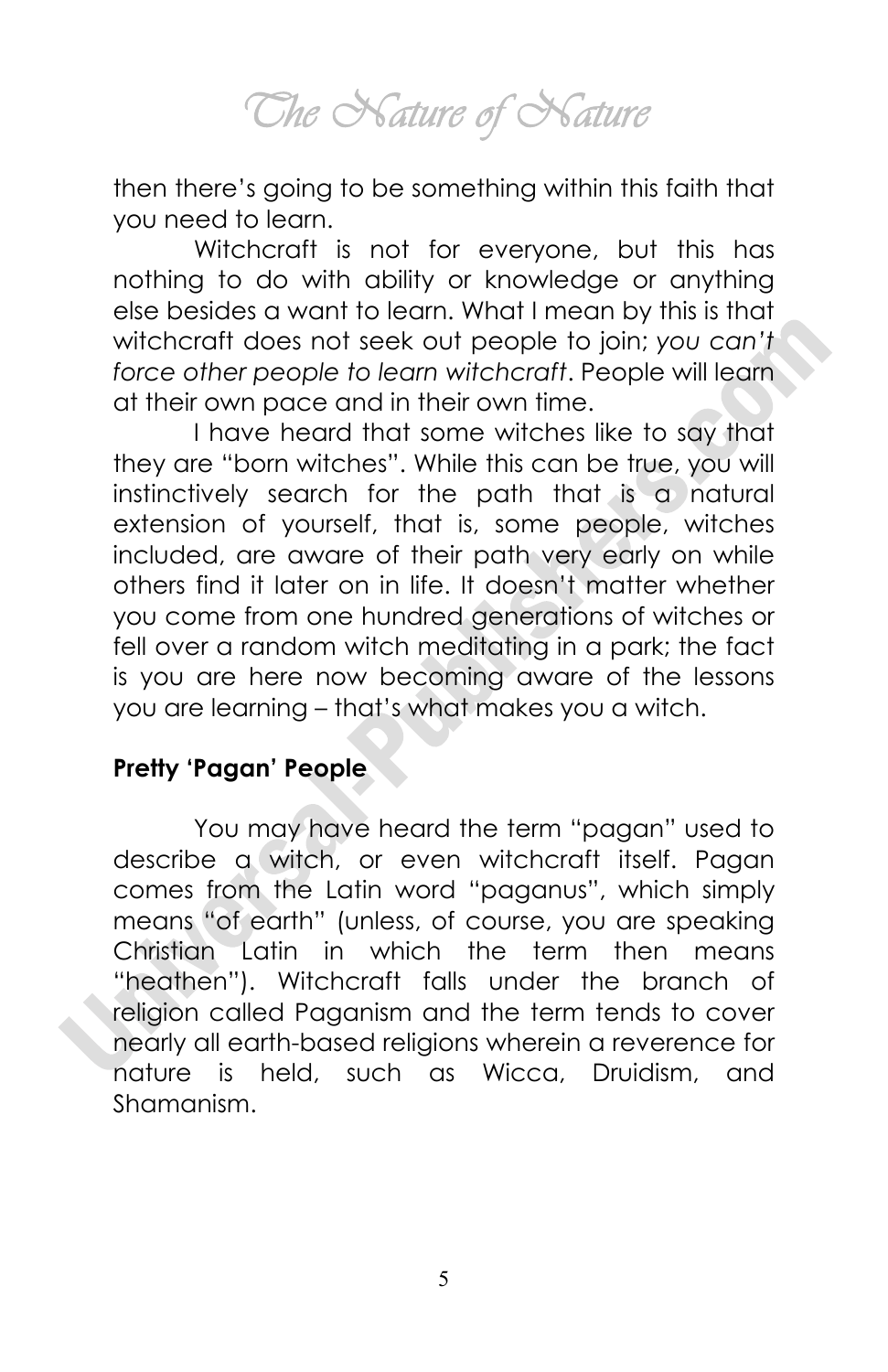*The Nature of Nature* 

#### **Witchy Dos and Witchy Don'ts**

There is no "power" to be found in being a witch. You will not be granted special gifts and/or abilities, but you will be made more aware of the natural instincts, both physical and spiritual, that lie in everyone. Further on you will find different exercises that will help you get back in touch with these lost instincts and you will soon come to realise that "power" only exists in the minds of the insecure.

You might have already met these "witches" who claim to be powerful and say that they can command the gods to do their bidding! Despite their obvious entertainment value there is very little in their craft that is about finding personal truth. Use your common sense and take a good look at the extent some people go to in order to make themselves feel important. It becomes clear that the greater the length someone has to go to in order make themselves feel important or powerful, the more likely they are overcompensating for feeling the complete opposite. I actually met someone that claimed to be one of the last three remaining High Priestesses of Welsh Fairy Witchcraft in the world! She wasn't even Welsh! See what I mean?! **NEVER** give any money to anyone that makes big claims about what they can get for you or do to you. Just like all other areas in life there are frauds. There are people who claim they can kill you, make you powerful, or make everyone fall madly in love with you – use your intuition and never be afraid of anyone's claims.

So if you are brand new to the witchcraft bookshelf at your local bookstore and you have recently met someone there who claims to be one of the only three remaining High Commanding Priests of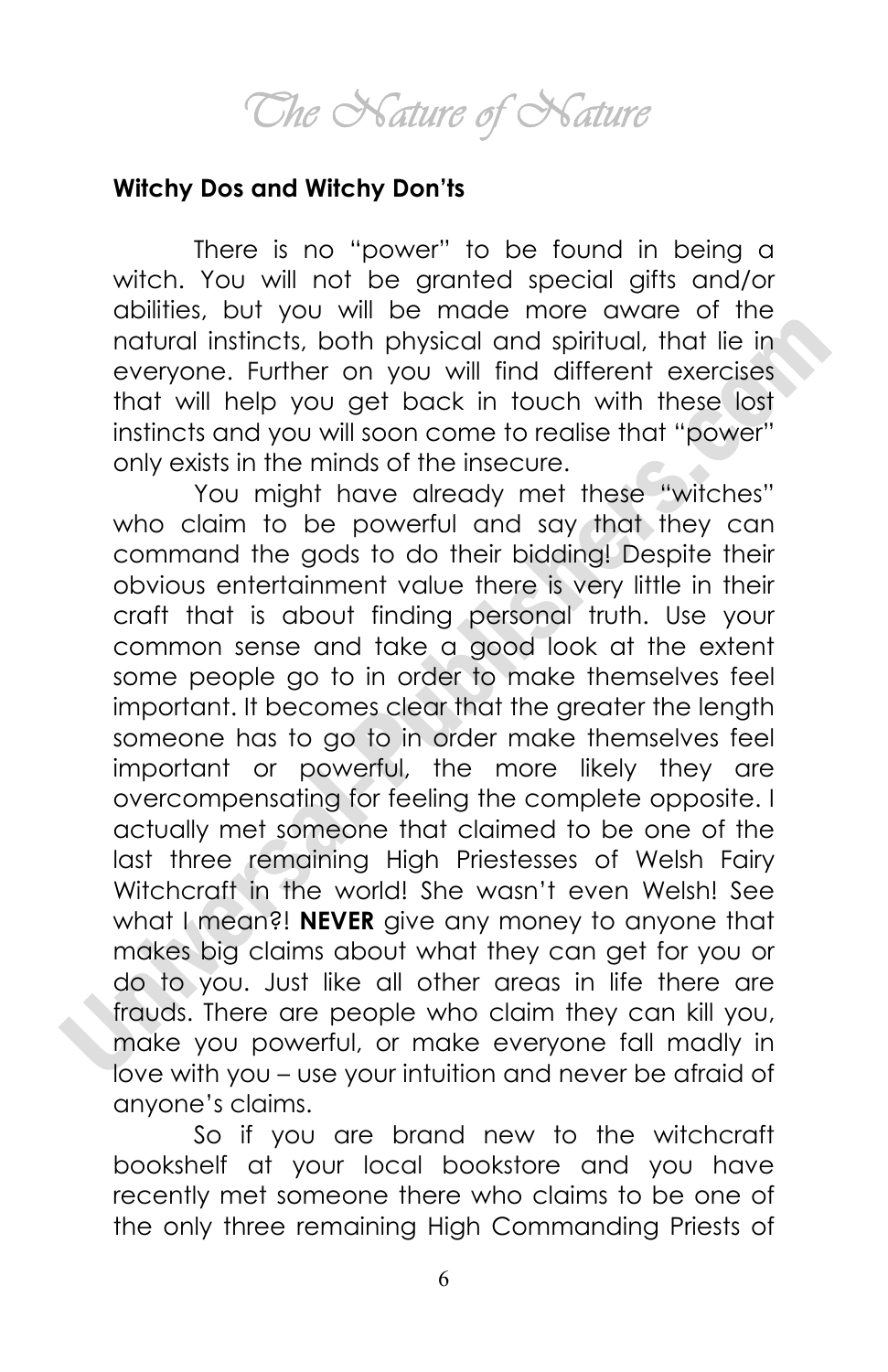*The Nature of Nature* 

the Last Order of Merlin's chin, give them a slap and run. Be aware that some people do call themselves "witches" only to be seen as being "mysterious" or "powerful". Just remember that witchcraft is a personal journey that can never be taught, only guided.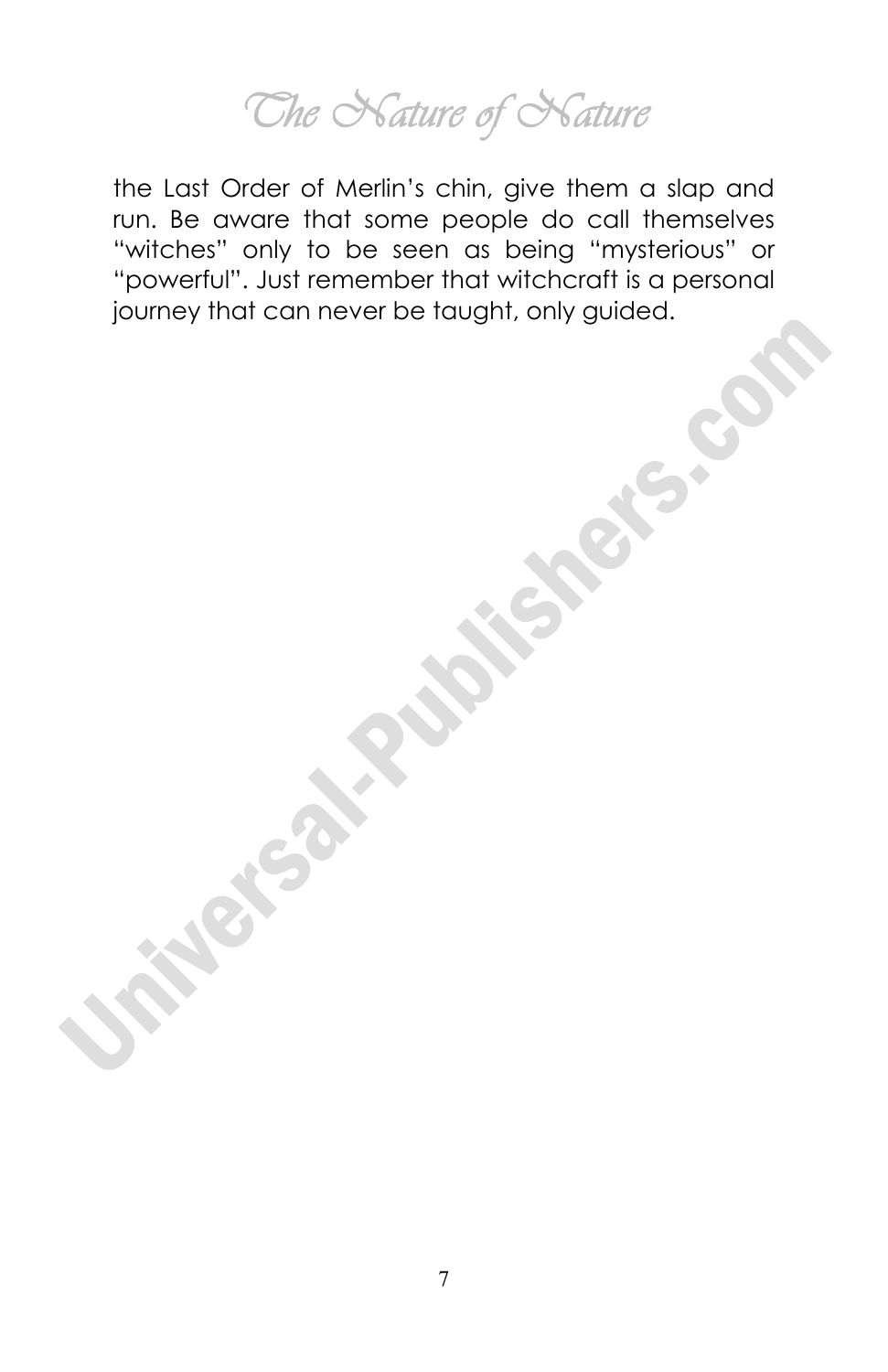*The Nature of Nature* 

#### **PART TWO**

# *The Nature of Nature*

 I could spend a huge amount of time and paper drawing out what can be said in a few sentences: When I speak about nature in this book I'm referring to the natural energy force that, to put it quite simply, is everything: every seed, every animal, and every human being is a part of and has its own place in nature. With instinct we are able to remember many of the facets of our own personal nature and our place in the natural scheme of things. I advise anyone to make it one of the very first tasks of walking down the path of witchcraft – learn how to tap into these instincts that most of us have forgotten how to use. They are present in all of us and back in our cave days we lived our lives by them as we knew nothing different.

As a human animal we have a drive to survive and to procreate. I believe it is when we as a human species act in ways that take us above and beyond our everyday consciousness that a nature bigger than us begins to reveal itself. This is when I have seen a nature that is all knowing, all loving and all encompassing (I literally mean that every cell in your body and every thought in your mind is all a part of the same energy). This natural energy is the very essence of who you are.

The mind and body are not separate entities. Your body is no less spiritual than your mind. They are both involved in the process of helping you gain awareness. Most people remember things visually, so here's an image for you: imagine someone putting a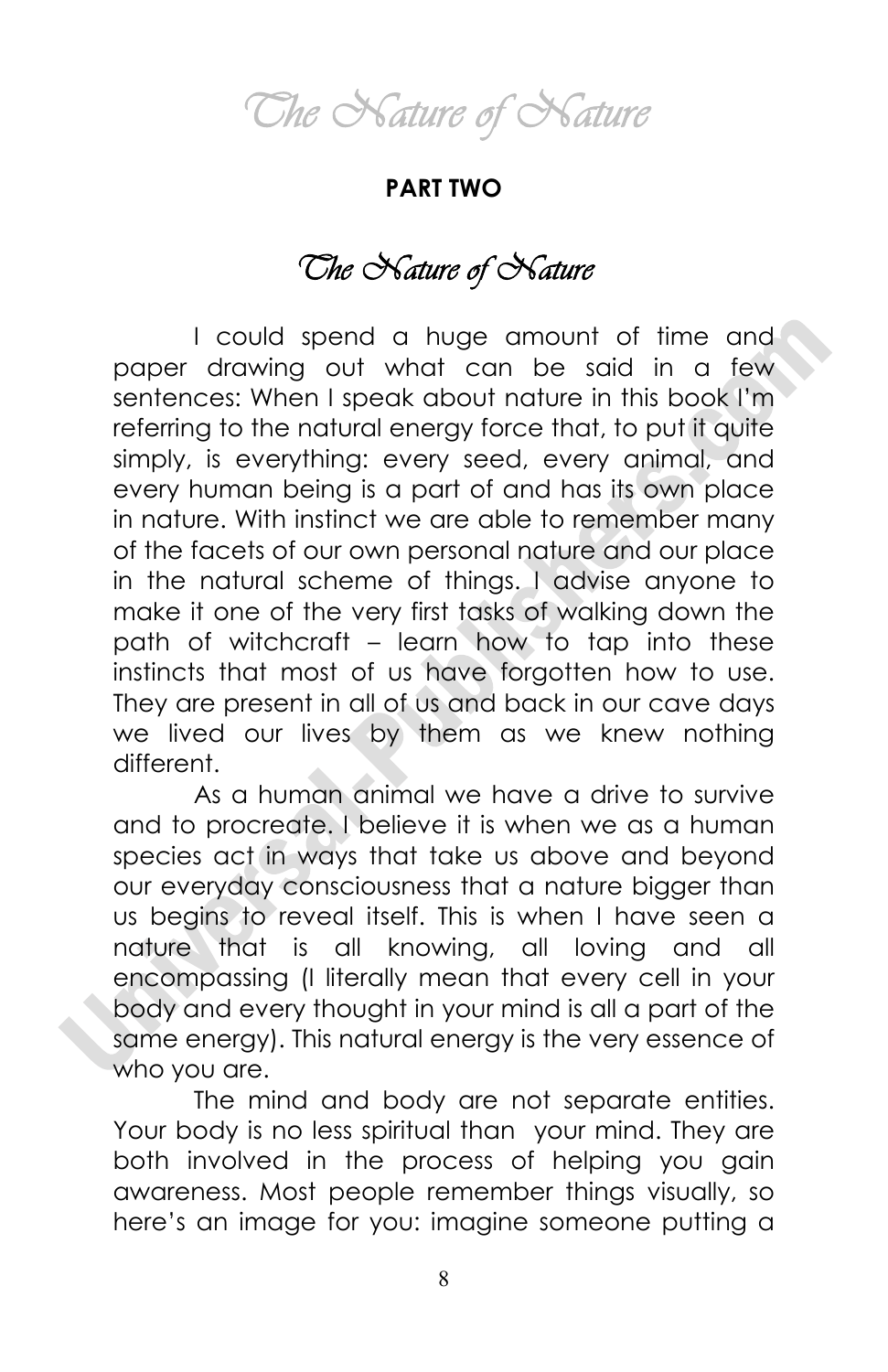*The Nature of Nature* 

drop of water into a bowl of water. Just because the drop is in the bowl now does not mean that the initial drop of water has changed. It is still a drop but now it's just part of a bigger drop, a bigger substance. It is completely made of the same stuff but unique in its own right, too. So we don't know for sure whether the other drops are getting on its nerves or whether it feels unhappy in its current position. That still doesn't mean that it is any less important to the whole. I hope that has cleared up things for you; we're a bunch of drips!

# **The Good, the Bad and the Downright Disturbing**

 You're all familiar with the terms "Good" and "Evil". One we strive toward achieving and the other we avoid. In the *Wizard of Oz* the good witch is dressed in white and has a wand that can produce bubbles, while the evil witch is of an unhealthy green complexion and is making out with the underneath of a house. Ouch!

In real witchcraft **evil does not exist.** To some of you reading that might be a bit of a shock. So many people are used to blaming evil for all the wrongs in the world but all of the crimes that are carried out are done by man, not the consequence of some nasty force.

 As a witch you accept responsibility for your entire life; both the aspects you have conscious control over and those aspects you don't. Believe it or not, you've created your life with such depth and intricacy that, for the most part, you only get barely to scratch the surface. However, responsibility is not to be confused with guilt or blame. You are not a victim of your fate, even though you might not yet know a lot about it. Accepting total responsibility starts to put you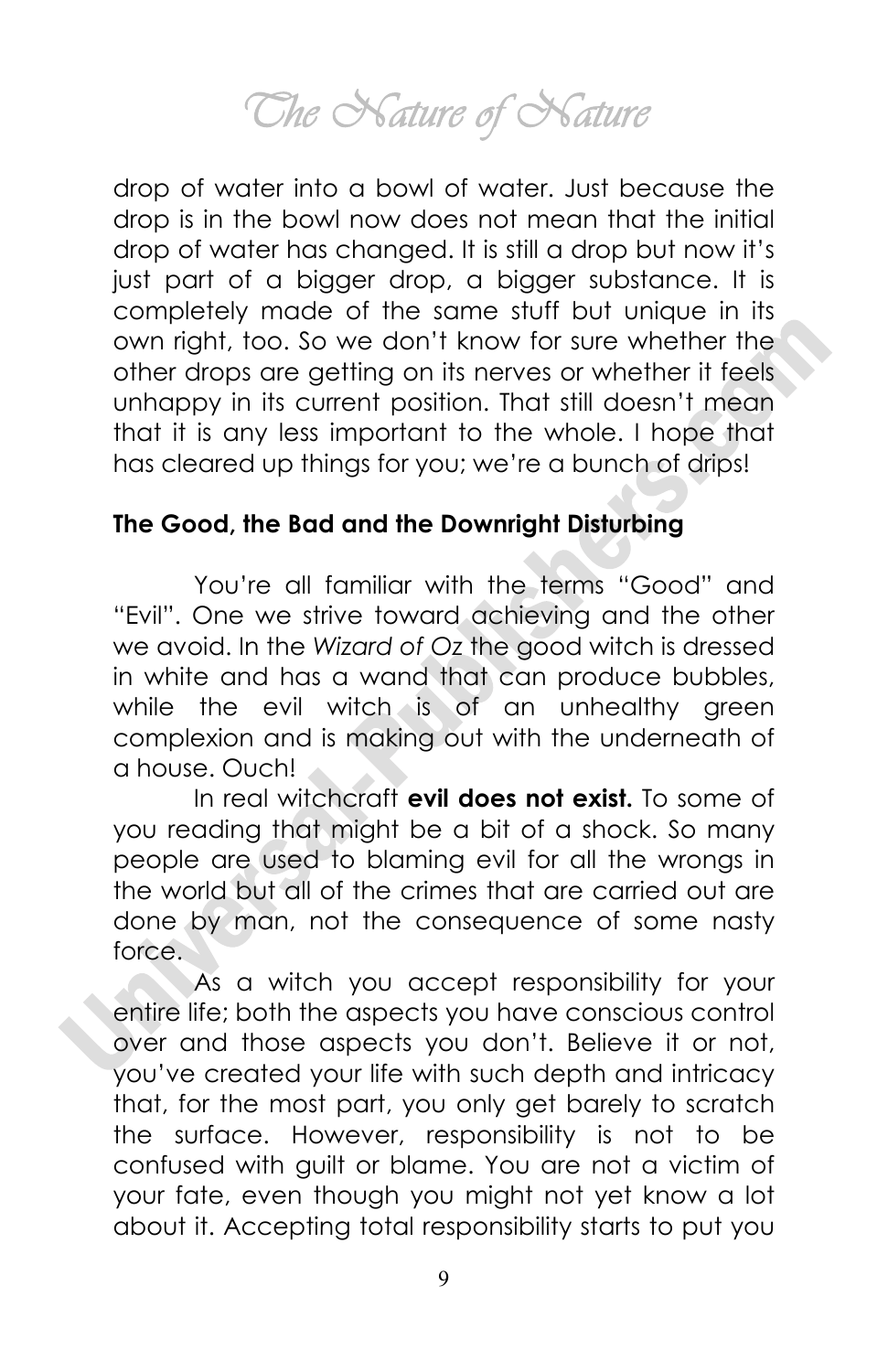*The Nature of Nature* 

in the control seat. You have chosen to be a part of the experiences in your life so, for the most part, you "own" them; they are yours to choose what to do with.

There is no cosmic balance and there are few "no go" areas. Consequence is real and there are ethics that I would like you to take into account. These are of your own choosing and will determine how far you develop. Sometimes you have to admit you were a little misguided in your outlook, and sometimes you will hit the mark first time. Every cause has an effect, both physically and magically, so don't play stupid if you act in a manipulative manner or use manipulative magic which backfires.

#### **Which Witch is Which?**

 The witchcraft I practice works along one simple guideline: **Know thyself!1** I make a point of being aware of my "Self", who I am and what I stand for. I try to be aware of what I am, both as a human animal and a spiritual being (if there's any difference at all). I also try my best to be aware of my potential, knowing instinctively that there is nothing that cannot be achieved as it's all a process of awareness.

#### **We Were Made in This Image**

l

At our very core, we are the universe around us. You are both the drop of water and the bowl; you're also the person carrying the bowl and the one who

<sup>1</sup> First spoken by Aristotle in Greece translated from "gnothii

sauton" from the Delphi oracle... apparently!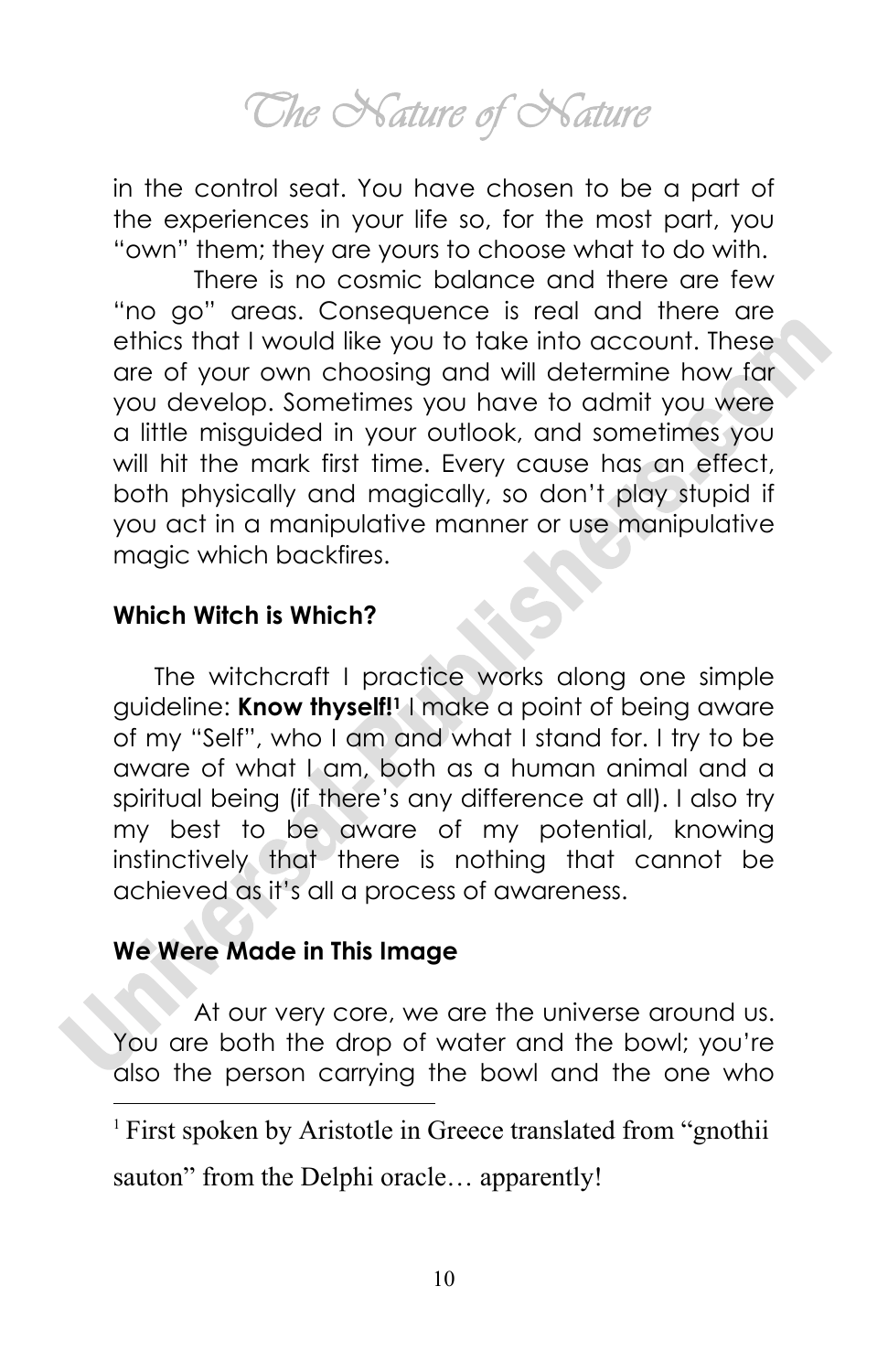*The Nature of Nature* 

made it in the first place! So with all this knowledge and awareness, why choose to be an evolved ape hurtling through space on the chunk of rock we call Earth? It is a matter of choice. Your spirit chose to be here at this point in time to exist as this person and to interact with the people in this mindset. Your part in being a witch is to do your best to understand why, and, in time, to enhance those qualities to enrich your choice.

 Now, just because you've realised you're a chunk of universal energy doesn't mean you no longer have to go to work or pay your bills! Even though you sometimes don't consciously choose parts of your life, you always consciously choose whether you learn from it.

Start thinking in terms of why you chose to be you. What are the best bits of you? What could be improved? If you chose everything then ask yourself why chose your body, your parents, the family you were born in to? There's a lot of groundwork to be done there! Get the old pen and paper out and start scribbling away.

# **The Laws of Witchcraft**

 Ok, I'll be honest, there aren't any. You do what you want to do and, like any adult, you will be responsible for the consequences. If you're going to spend your time saying nasty things about people and making the choice to use your craft in a demeaning way then try not to expect a peaceful and sleep-easy lifestyle. If you make the choice to use your mind and craft for the betterment of yourself and those around you then it's common sense that you are more likely to attract a positive consequence.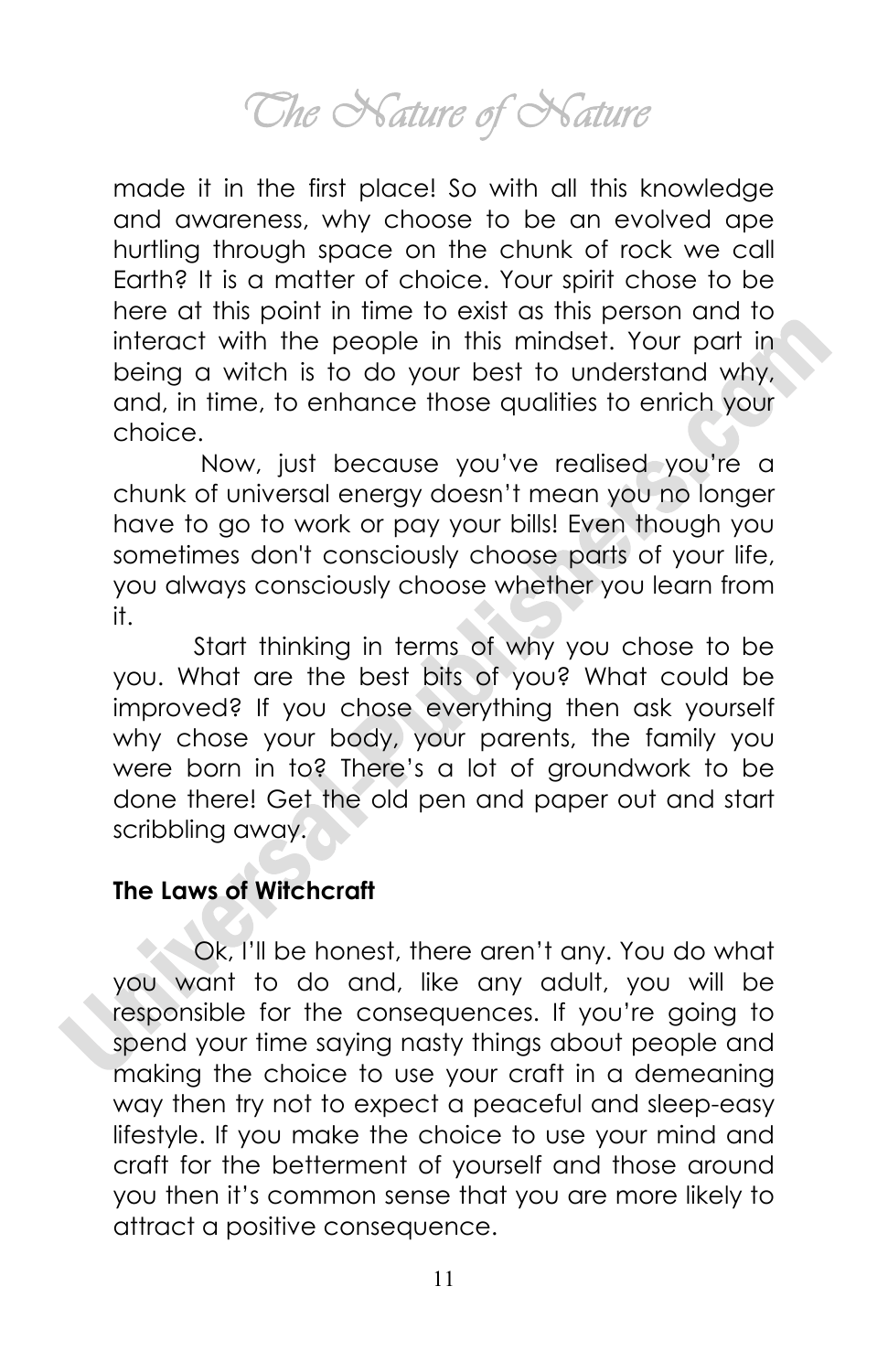# *The Nature of Nature*

# **What Goes Around Comes Around?**

 I don't believe in Karma, divine retribution or the Threefold Law. The witchcraft I practice runs on the principle that the universe, the divine, and the true self are all perfect. It is only our understanding that is flawed. Our society has built up its own brand of justice and what we consider to be fair punishment! If we have been hurt, it is a perfectly natural reaction to want to hurt back, or even to want the universe along with your perception of God to do it for you. Unfortunately, "an eye for an eye" rarely allows for any healing to take place and never functions for the betterment of yourself and those around you. The gift of your craft would be to understand why you were hurt in the first place. Understanding the reasoning behind the events that take place allows you a greater advantage to change them.

# **From Time to Time**

 Time in itself is perception. Even daily it can seem to fly and stand still. There is only one moment in time that your conscious self will ever fully experience and that time is now, though you can revisit the time that you have lived through memory or take a sneak peak of future possibilities through imagination. To actually become aware of all the different possibilities within time, you first have to really acknowledge the only single point in time that ever exists.

 I have experienced time in many shapes and forms and looking at it as a whole helped me to draw my conclusion. So far it would be likely to say that you have been mainly experiencing linear time. One moment following the next, this follows the next, and so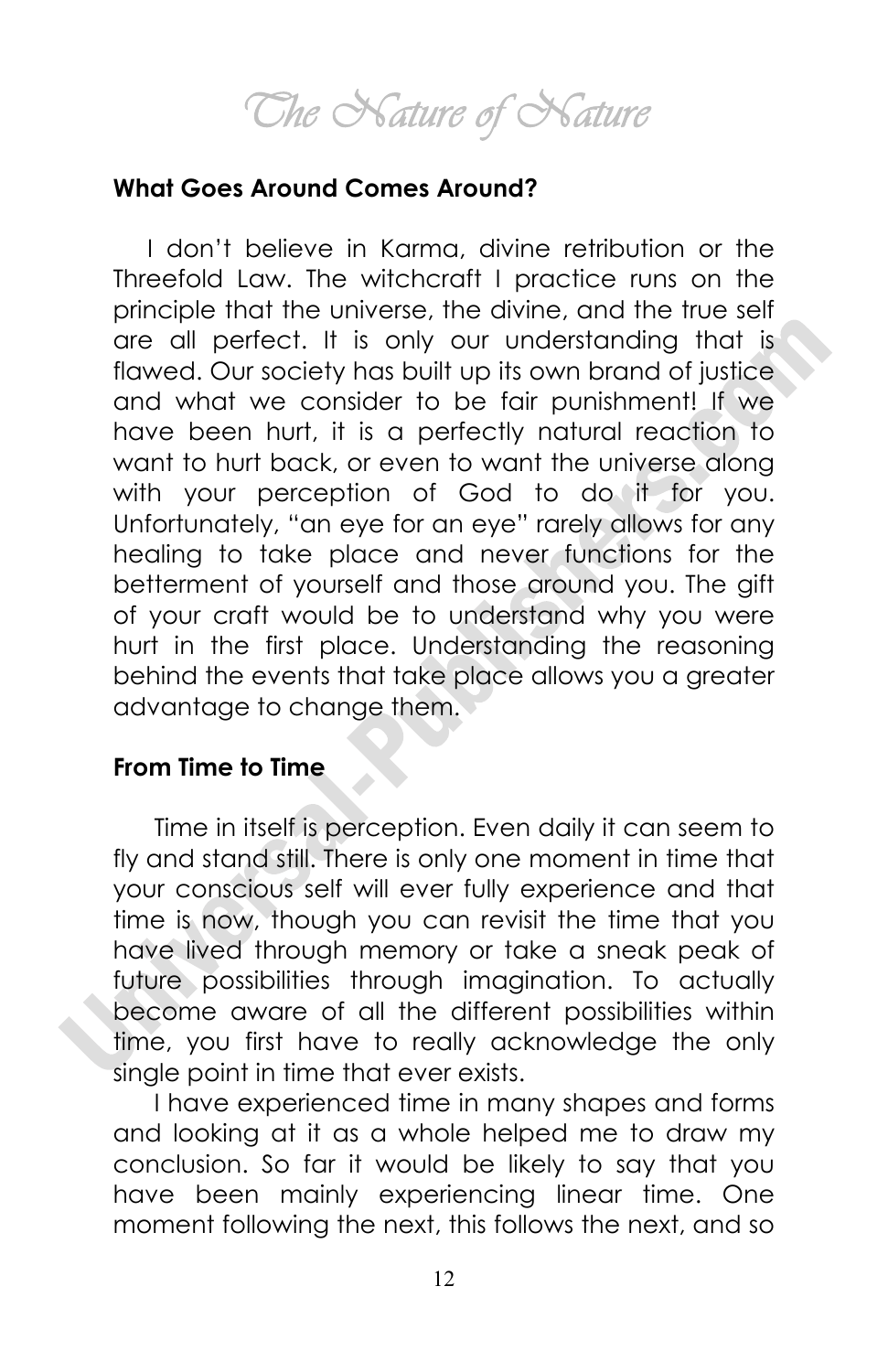*The Nature of Nature* 

on. The best way to describe how I experience time is to visually think of yourself walking along a timeline, then stand completely still. Instead of you walking toward each experience, the experiences are travelling toward you. All you are experiencing is your human brain cataloguing your life's events, putting them all into their different moments and then labelling them with a date! So, instead of you walking down the street to meet someone, they are already there and always have been standing next to you, you just didn't want to notice them before. You already have all your experiences lined up right next to you, it is just that you only notice the ones you need.

That time you got really angry, the time you were upset, the time you laughed so hard you spilt red wine directly onto your crotch; those moments are still here. Most of these life experiences can be relived through your subconscious; where your memories are really stored, all of the lessons you have learned and also all of the lessons you are about to. It's because time only exists as a single point you are able to unlock some of the events that you haven't yet chosen to notice (what we call the future!). Phew…right, where's my cuppa… .

# **Fancy Seeing You Here!**

Reincarnation is the belief that your soul chooses to live on Earth over and over again as different people and, sometimes, animals until you have experienced all you need to. However, if time is a singularity then all of your lives, both as the person you are and the different people you have been, are still existing. The lives you spent in Egypt, Africa, and, as luck may have it, as a goldfish are all still ticking over.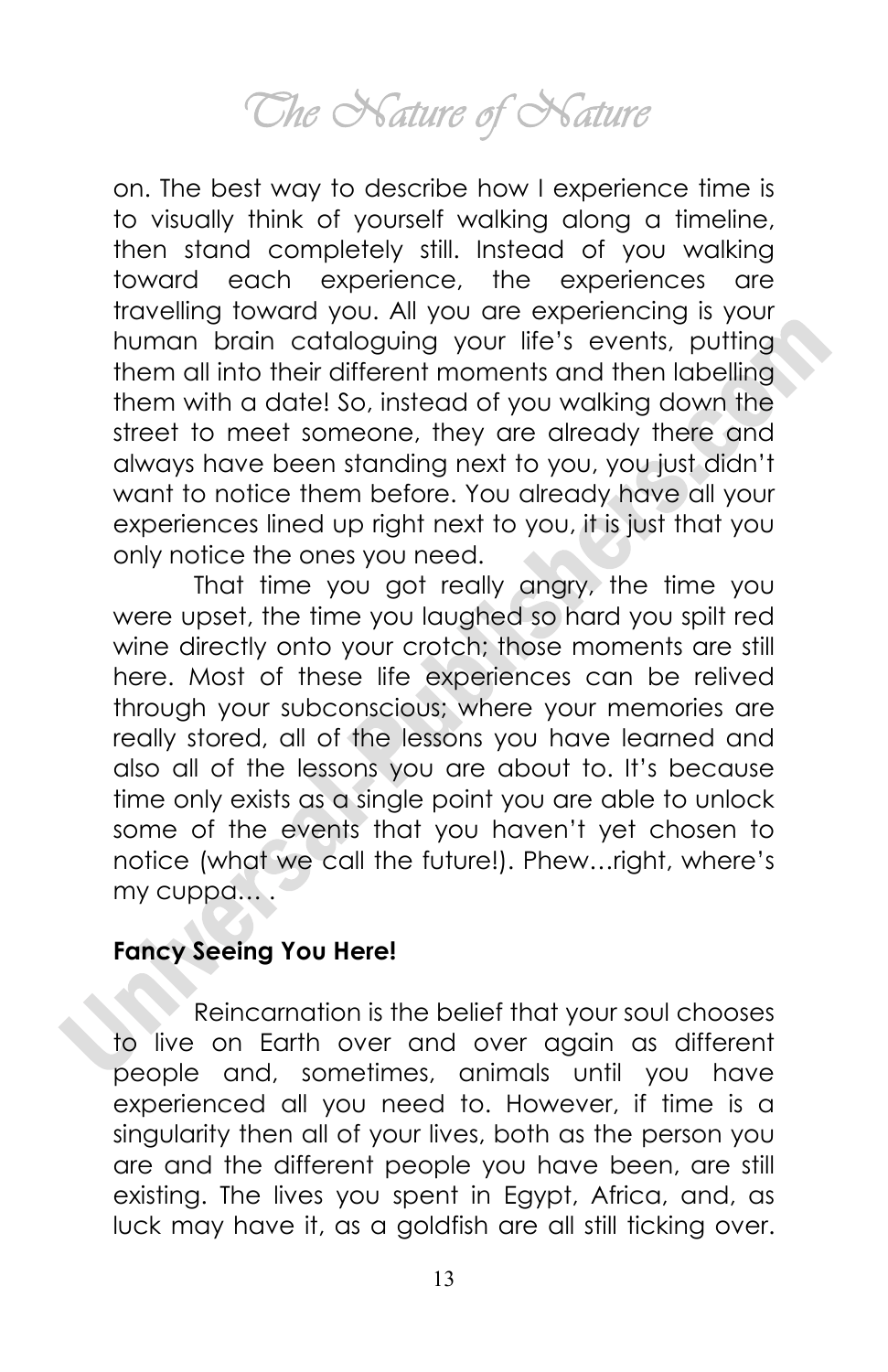*The Nature of Nature* 

Sometimes through what is commonly known as "regression" you can unlock different aspects of these lives.

I know it sounds confusing. I first wondered that if all of my lives are existing right now, then how come I didn't overlap! Well, to be honest, sometimes you do. I haven't experienced this myself but I have often heard of people emerging with certain phobias because of an unresolved issue with a different incarnation. The only reason these incarnations don't fully merge is because the "you" that you are right now is keeping your focus on the lifetime you are living at this point.

All of who you are exists right now. The question why we exist as other people could be to gain a much more complete perspective over our personalities and existence. If you bring all these aspects of yourself together, your Egyptian self, Caveman self, etc., and stood them all in a room, you get a complete overview of each and every part of yourself, each working individually toward the same goal: trying to accumulate as much knowledge, understanding, and life experience as possible.

# **Broom Broom….**

So, I'm guessing by now some of you are a little disappointed: what about the broomsticks and cauldrons? Sorry, although I personally think cauldrons are cute and am (more often than I should be) seen in fancy-dress parties with a broomstick lodged under one arm. They do both belong to a specific period in our history when witches were being introduced back into social awareness (or, to put it more correctly, blamed for crop failure and eating babies) but the image stuck, the long dark clothes and pointy hats.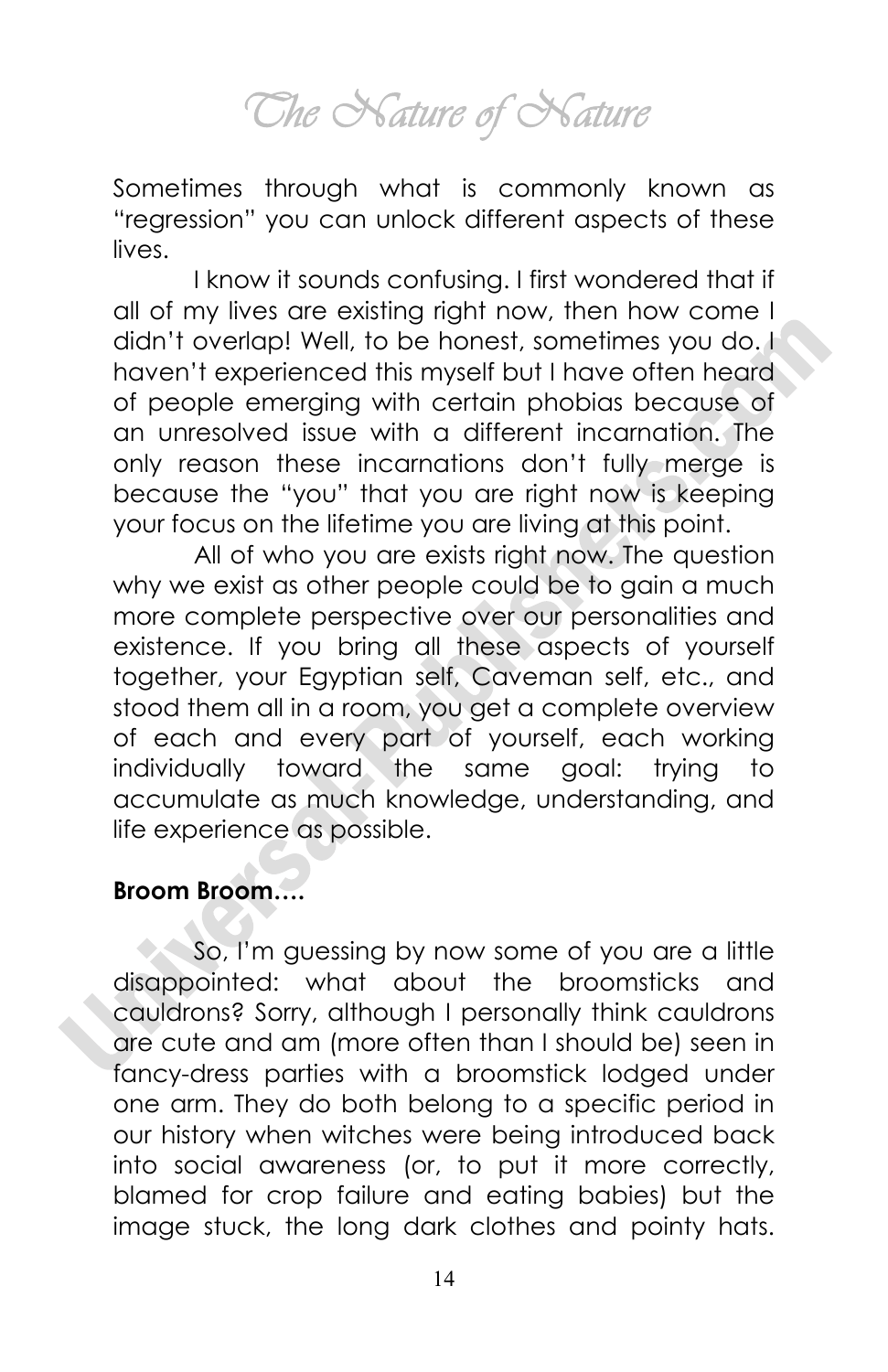*The Nature of Nature* 

During that time, mass hysteria had gripped the globe, the church leaders wanted the money and respect that people gave to the witches. We all know how that one went so I'm not going to give you a history lesson2.

# **Getting Stuff**

l

One of the lessons a witch has to put into practice is the ability to use what you have at hand to teach, express, and develop yourself. I know with the current large interest in Wicca there has been an emphasis on gaining specific candles, herbs, tools, robes, and creating a witch or craft name, but these have little to do with what witchcraft really entails. If you really want them then have them but don't ever be convinced that you need them!

# **(A Little Word about Witch Names)**

You don't need them. Witchcraft is not about role-play. I strongly disagree with choosing a witch name for many reasons but the main one is that it creates a sense of detachment from your normal self. It's as if you are creating a separate personality for your craft, a separate identity, and, as I've said, a major part of the witchcraft I practice is learning about who you are, not creating a themed role-play for who you might like to be. I know some people also like to dress up in ceremonial robes that, again, I dislike for the same reason that they help distance you from your normal persona. If you want to open yourself to what

<sup>&</sup>lt;sup>2</sup> I couldn't tell you a lot without regurgitating someone else's work so I suggest you browse the Witchcraft bookshelf once more for a good look at it.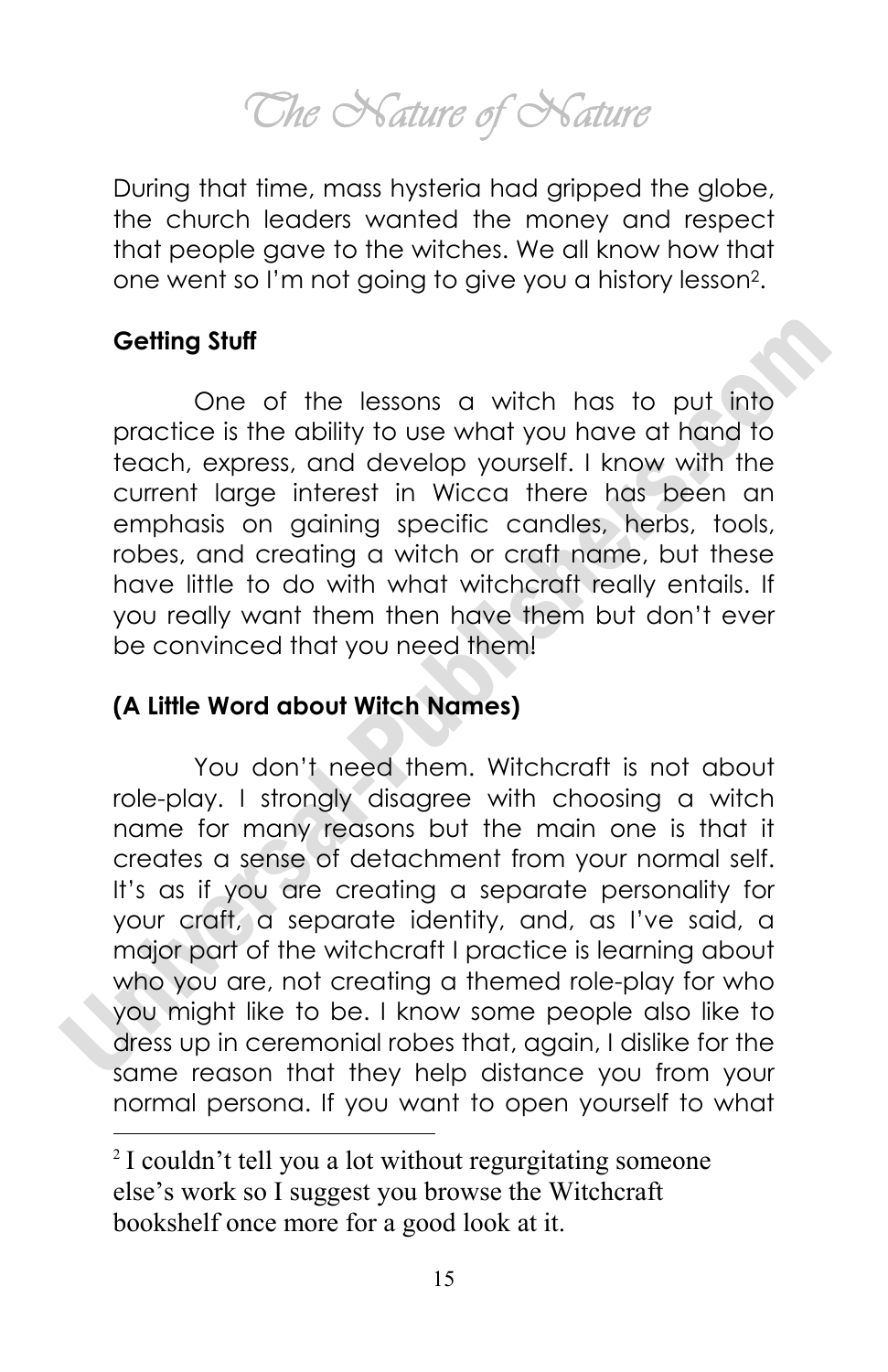*The Nature of Nature* 

witchcraft has to offer, you have to open **ALL** of yourself, not just a selective part of you and your time. The way I see it is that if you want your witchcraft to change and enhance your normal life, then witchcraft should be a part of it.

I can already sense the rage from you traditionalists out there but give me a chance before you burn this book in your twelve-inch wrought iron cauldron. If someone chooses to follow a tradition then that's fine; it is your choice. This book is about witchcraft for this day and age. You might have guessed by now I have no romantic view of me sitting there on a rocking chair by a bubbling cauldron. There is nothing in being a witch that means you have to adhere to an image. Use whatever you have at hand. If you wish to send something out into the universe (casting a spell) or speak to your inner universe (path working), there isn't going to be a big problem if you only have one sprig of rosemary and the spell you've searched the Internet for demands two! I'm also sure that your castings efficiency won't be greatly increased if you spend a fortune on all the expensive bits and pieces when you can easily use what's in your home already. Keep your craft an extension of yourself; you are what you are creating. Let it be a form of expression to help you discover and acknowledge who you actually are. If you want to use herbs, rocks, candles, then use them; if you don't, then don't!

 While we are still on the subject of names, the name "witch" applies *to both MALE and female practicing witches*. The word "warlock" is a word whose original intent was to be offensive; with its original meaning being "betrayer", "non-believer" or "breaker of oaths". However, I do believe some practitioners of High Magic (a system combining both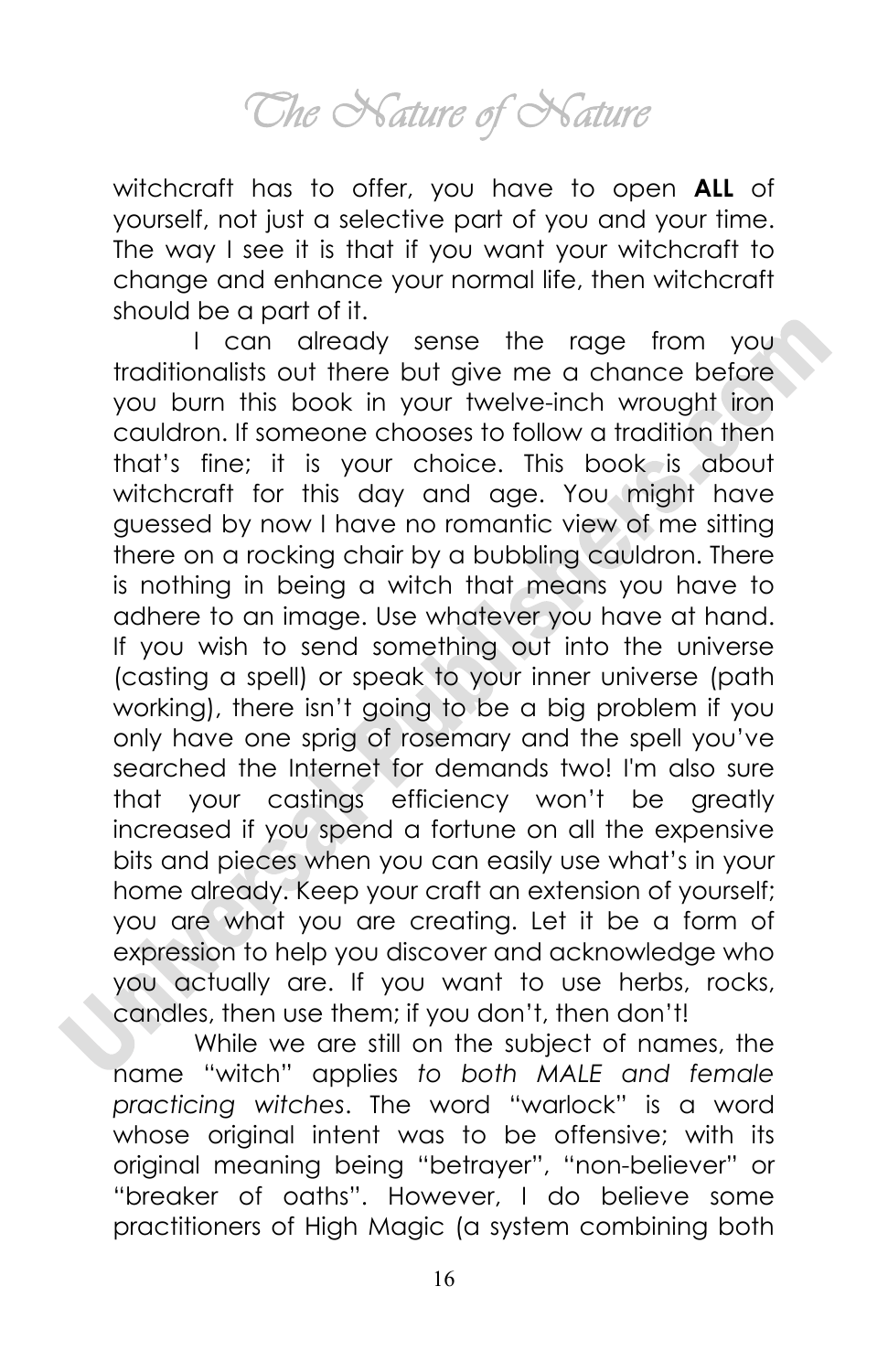*The Nature of Nature* 

the Old Testament and Kabala) have redefined the word and use it to describe themselves.

#### **Wicca and Witchcraft**

I don't like to compare witchcraft to any other religion but, in the cases where such comparisons are needed, I will. Wicca has been described as the religion of the witch; in fact, the first few books that introduced me to the concept of witchcraft were Wiccan. The further I walked down my path, the more I realised that Wicca and witchcraft are two separate entities. The two are confused which is why I thought putting this little section in might help. Being a Wiccan does not necessarily make you a witch; neither does being a witch necessarily make you a Wiccan. Witchcraft is more an internal exploration that is based on the self and is specific to the individual.

Wicca has set guidelines, laws and rules of its own. It acknowledges the cycles of nature and worships in many forms a Goddess and a God. It focuses on the balancing of the five elements: Earth, Water, Fire, Air and Spirit, and its teachings include the *Wiccan Rede* which states "*and if it harm none, do what you will*" and the Threefold Law, sometimes called the Law of Three (that is a karmic law that states what you do will come back to you three times over). Some witches don't feel particularly drawn to a specific deity and don't want to worship a Goddess or a God; they just simply want to allow the natural abilities within themselves to develop.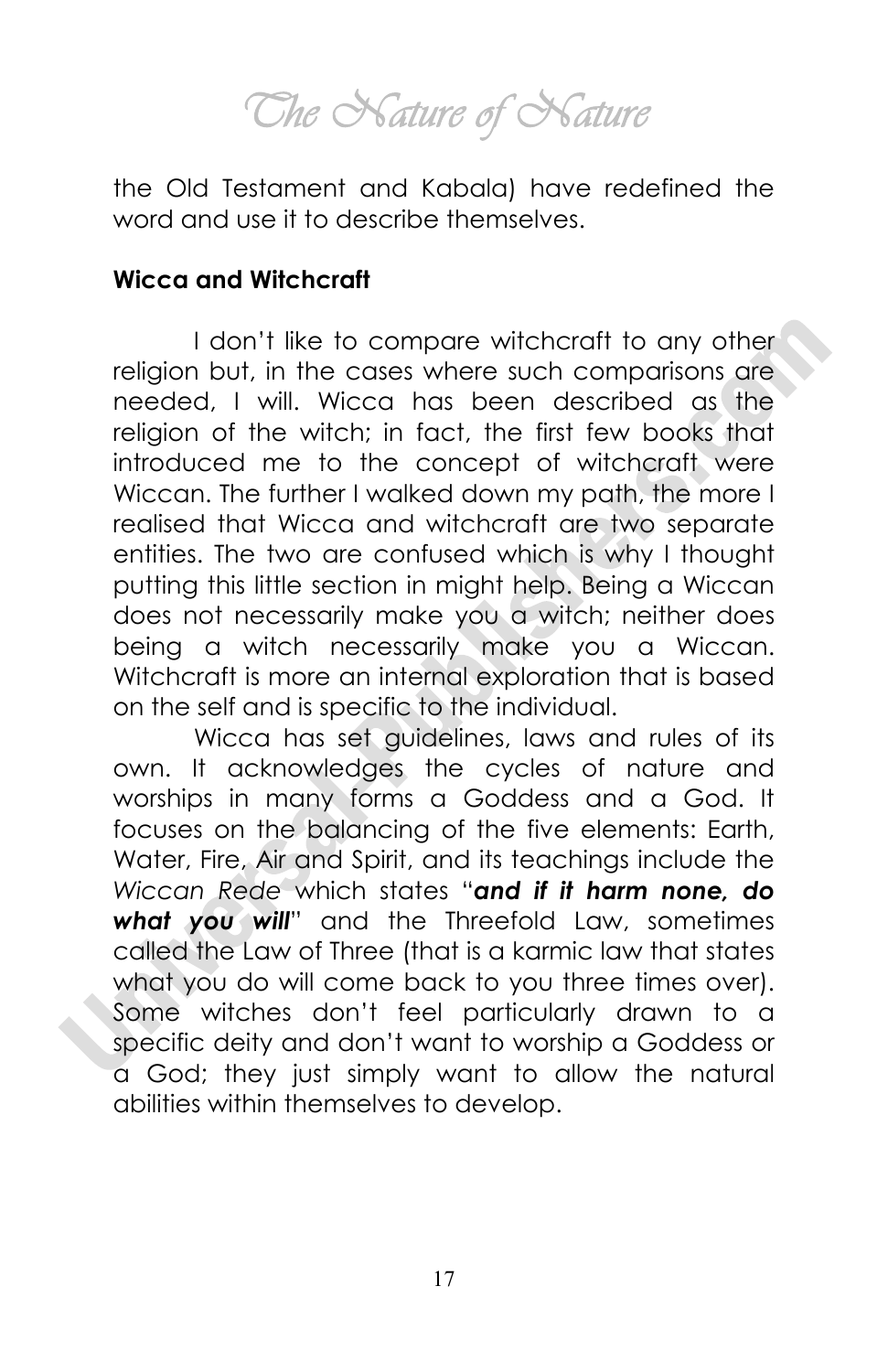*The Nature of Nature* 

#### **Different Kinds of Witches**

You can never really adopt an organised religion around witchcraft. It's specific to the person, but this is not to say you can't practice a religion and be a witch at the same time. You can be a Wiccan witch, Buddhist witch, Christian witch or just a plain old witch. There are also people who are Natural Witches, Hedge Witches, and a whole heap of other types of Neo Pagans — far too many for me to describe.

 It can be helpful to have a religion while starting out in witchcraft. Whilst you take your time developing your internal structure, it can often be a good starting point to have a structure such as a religion to give you a basis on which you can build your self and relationships with different aspects of your spirituality.

This is down to personal preference. If you've started your path with Wicca, then you can use the symbolism and deities associated with Wicca; the same for Christianity or Buddhism, etc. The most important thing would be to go with your instinct. If you really feel that you believe in a particular faith as well as wanting to be a witch, then you can. *You'll be drawn to whatever you need to learn from.*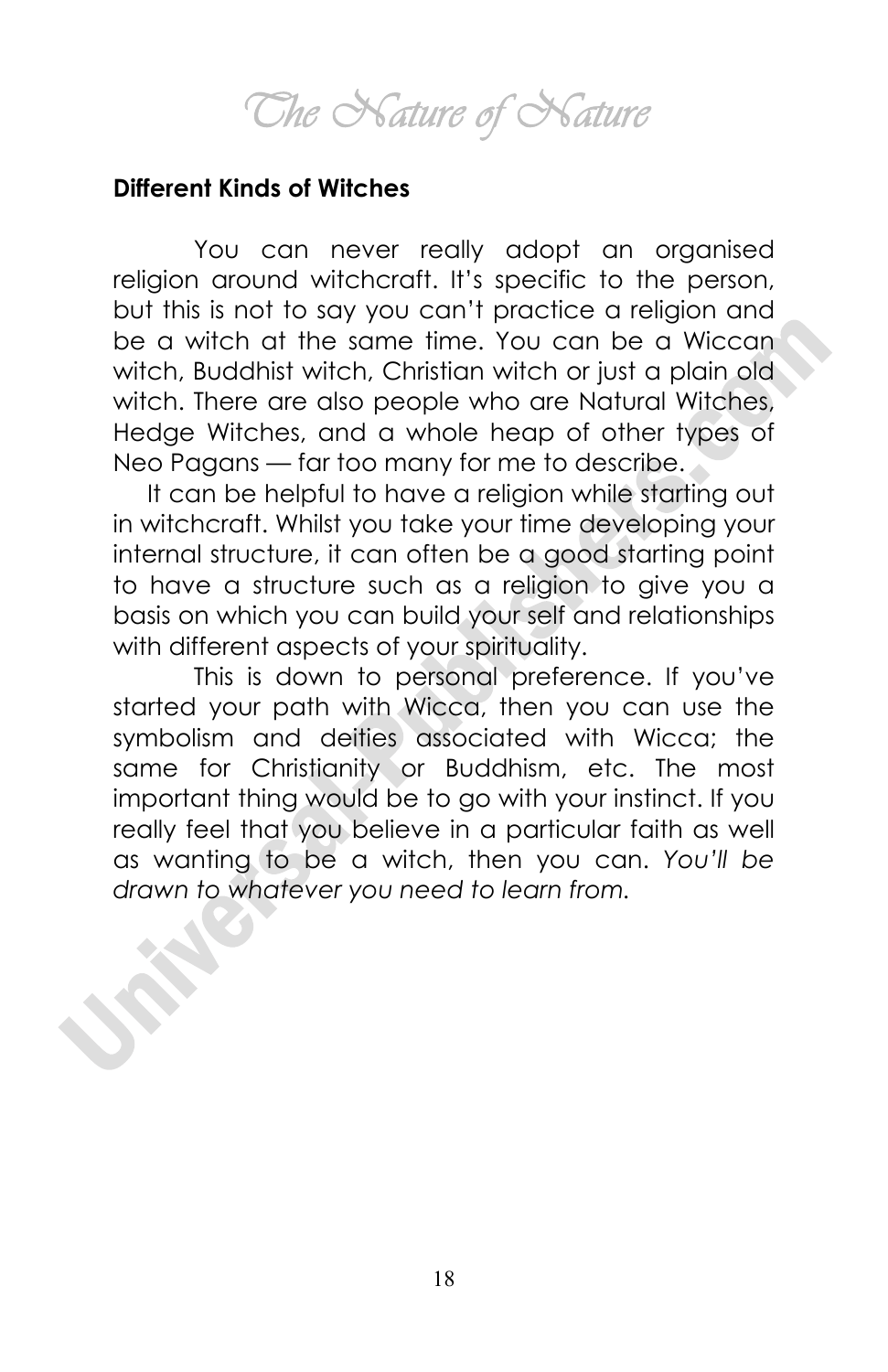*The Nature of Nature* 

# **PART THREE**

# **Path Working**



When I first started reading about witchcraft I completely skipped chapters like this. What the hell do I want to know about me for? I was quite lucky that I had a very persistent guide on my witch path who rarely let up. She forced chapters like this under my nose and, when I was nearly sending myself blind trying to focus on a candle flame meditation, she allowed me to find and explore all the different paths within myself. My friend's name is Debbie and her way of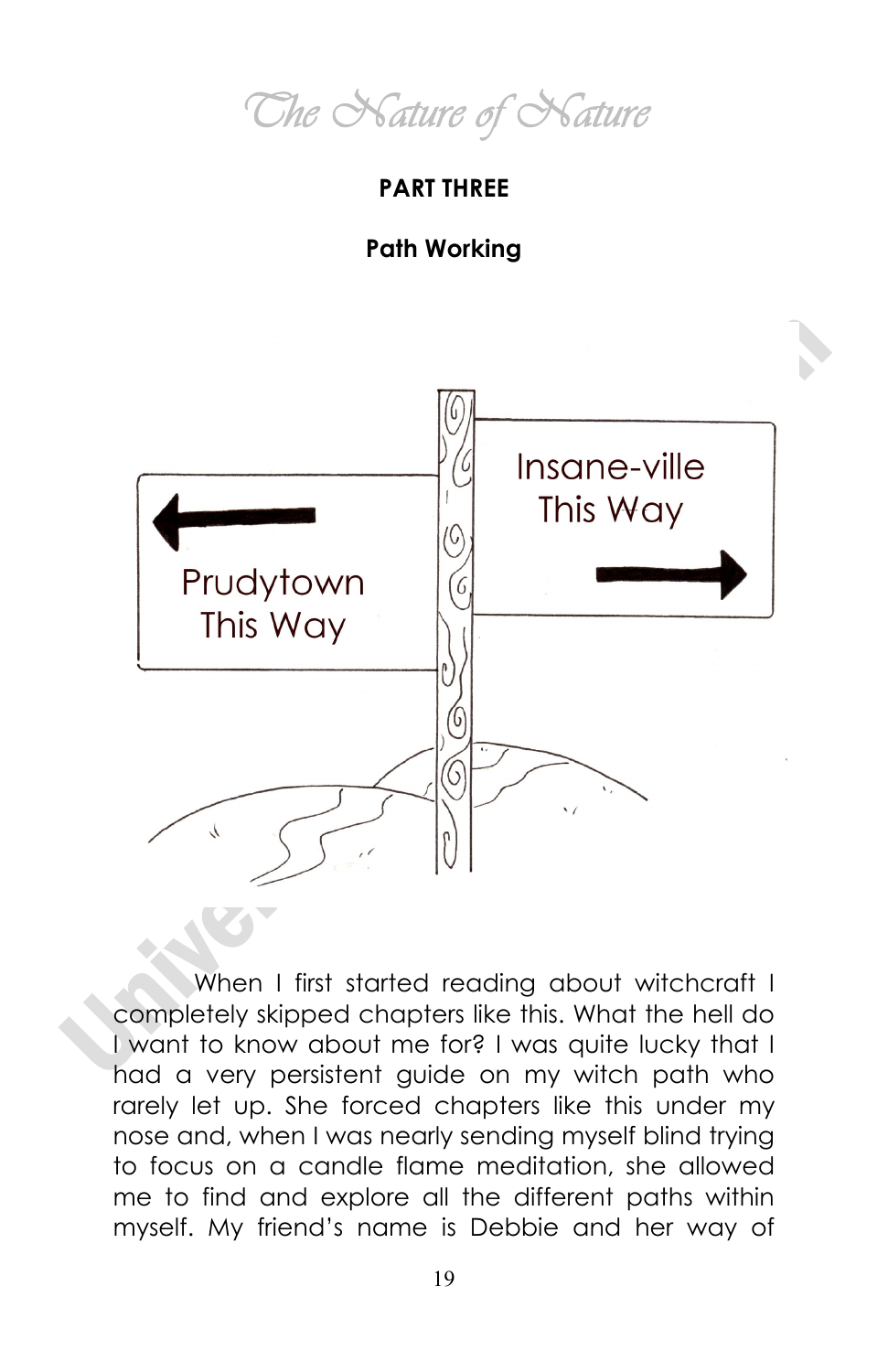*The Nature of Nature* 

allowing you to learn sometimes involves a sharp pointy stick!

Path working is a term used for the process of exploring the different avenues of your personality and belief systems. It can also be used to make connections with different types of energies. It is through using tools like meditation and visualisation that we come into contact with all the different aspects of ourselves. This is where you meet all of the little pieces, beliefs, and thoughts that, in total, make up who you are! The difference with path working is that you meet all of these "aspects" of yourself face to face! An aspect is a tangible, physical part of your spirit that is usually formed through a previous experience or emotional state. They can also be passed down from family members as learned personality traits and they make up your day-to-day personality in every decision you make. Some are extremely positive whilst others are very inhibiting.

 To be able to get in contact with these aspects, you are going to have to start learning how to "get quiet" and listen to yourself. This can be done easily through meditation. Now I know that some people do have a problem with meditating but I will provide alternatives. For now, work with and have a go at these techniques on "getting quiet".

# **The Process of Getting Quiet**

 When you start to explore your mind, I can't stress enough how important it is that you take your time. You're about to be making conscious connections to parts of your mind that you've never been aware you had, let alone using, so don't expect overwhelming results the first time. Patience is a key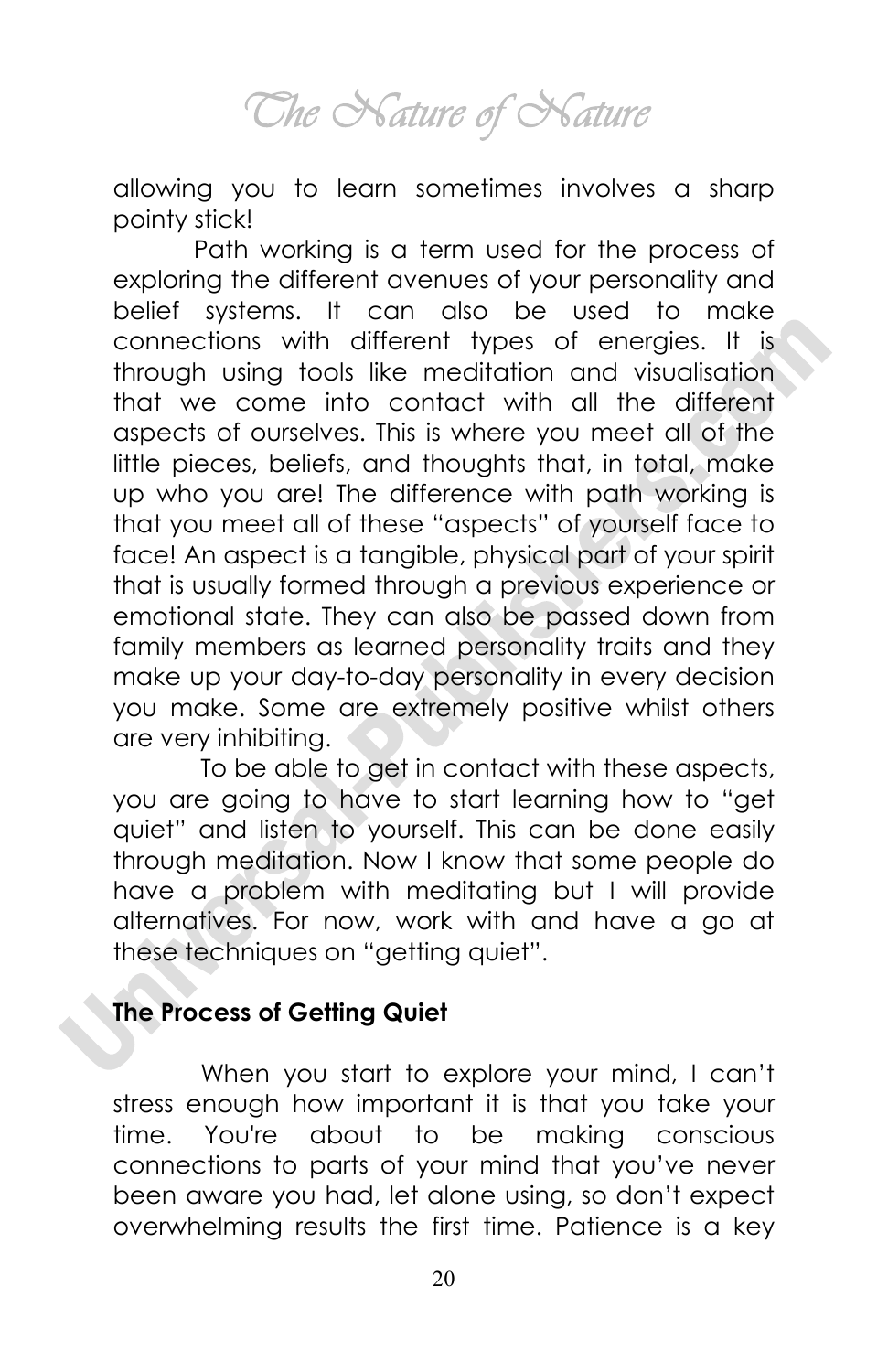*The Nature of Nature* 

element when learning to use your talents; you don't want to burn them out. The mind is like a muscle in the sense that the more you work with it, the more you can work with it! I know that with our current society's train of thought we are used to immediate and accurate results. It doesn't matter what society's train of thought is; your mind, like nature, will take its time.

When starting on any meditation it is best to get as relaxed as possible. Put your body in a comfortable position (I recommend sitting as opposed to lying down because when you are lying down your body is programmed to go into "sleep mode" so you're a lot more likely to nod off). There are no hard and fast rules so if you happen to be more relaxed lying down, then go with what you feel is best.

There are a few different relaxation techniques below so have a go at each to find which works best for you. Remember, work with your body; if you have an itch, scratch it!

# **Time to Get Chilled out!**

*Getting heavy* 

- Start taking deep breaths with your eyes closed until you start to feel still
- Now tell yourself that every time you breathe out you'll start to feel heavier
- Every time you exhale feel yourself sinking deeper and deeper
- Feel your body get heavier and heavier until you physically can't move
- Your mind should feel awake but your body almost asleep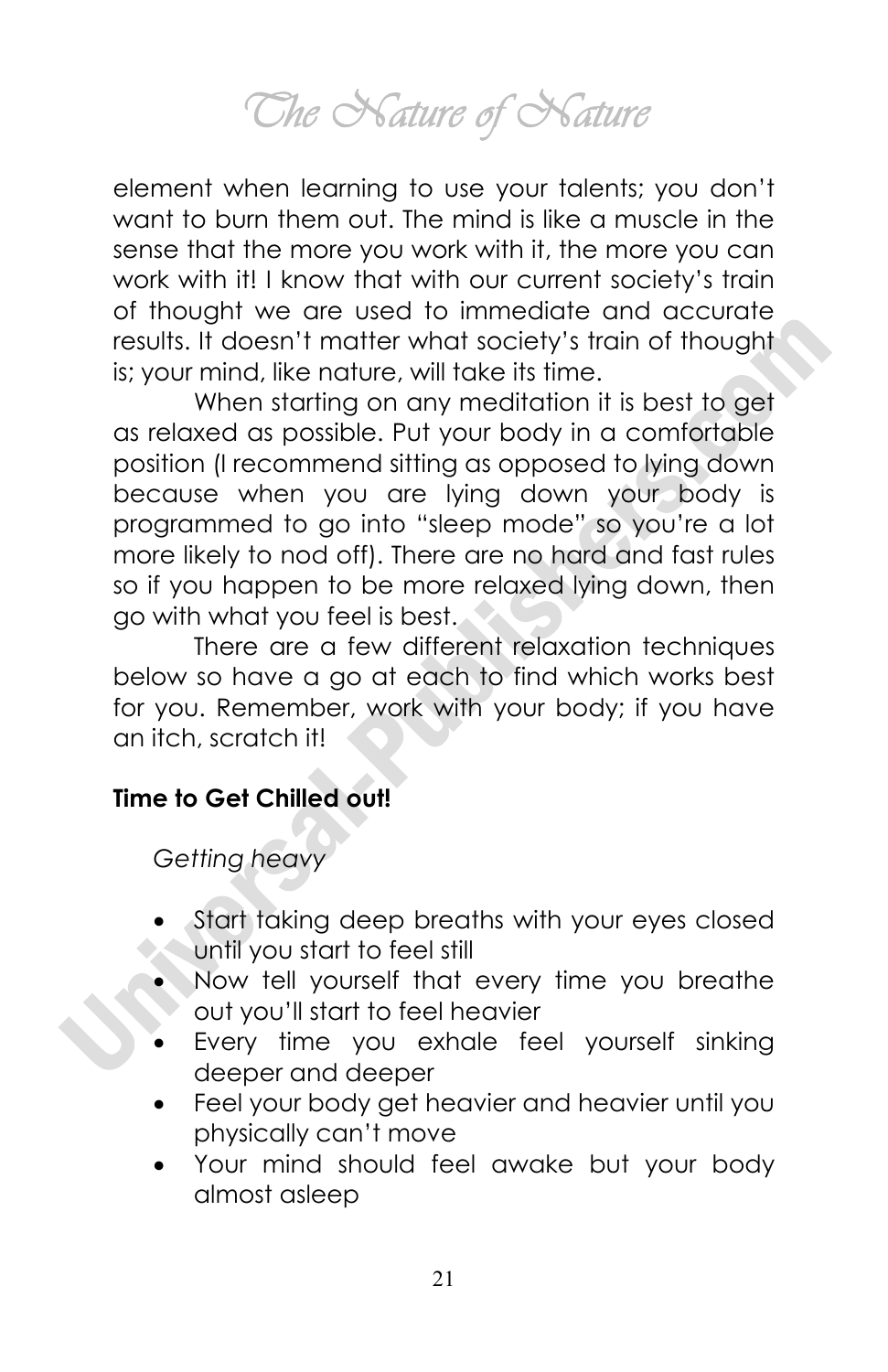*The Nature of Nature* 

# *A bubble*

- Take a few deep breaths and concentrate on your toes
- Take all your attention to the tips of your toes
- Just past your toes, imagine a ball of blue light big enough to fit around your body
- Pull the blue orb up all over your body, from the toes right to the top of your head
- Feel where the blue orb is at each segment of the body
- Feel the orb at your knees, waist, chest, and head
- You may need to pull the orb up a few times until you feel every inch of your body relax and slow down.

*Counting down* 

- Take a few deep breaths until you feel yourself sink into your surroundings
- Concentrate on the number ten
- Tell yourself that by the time you count down to one your body will be relaxed
- Start the countdown, being sure to take a deep, long breath in between numbers
- When you get to the number one your body should be relaxed and calm

Quick tip ~~> Perhaps drinking a cup of chamomile tea or burning lavender incense before doing some of these techniques might help. Both have sedative qualities that can help you relax.